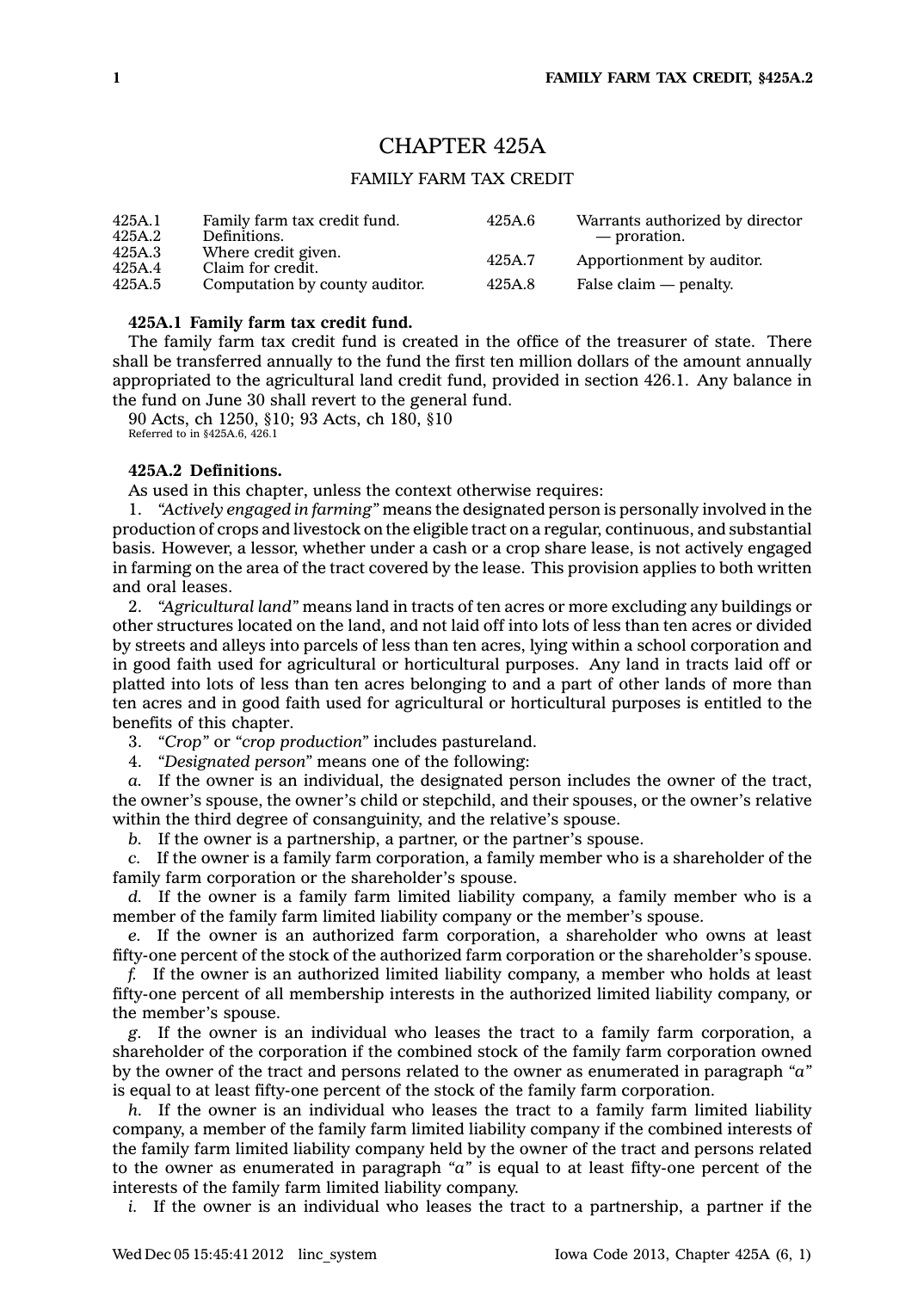#### **§425A.2, FAMILY FARM TAX CREDIT 2**

combined partnership interest owned by <sup>a</sup> designated person as defined in paragraph *"a"* is equal to at least fifty-one percent of the ownership interest of the partnership.

5. *"Eligible tract"* or *"eligible tract of agricultural land"* means an area of agricultural land which meets all of the following:

*a.* Is comprised of all of the contiguous tracts under identical legal ownership that are located within the same county.

*b.* In the aggregate more than half the acres of the contiguous tract is devoted to the production of crops or livestock by <sup>a</sup> designated person who is actively engaged in farming.

*c.* For purposes of paragraph *"b"*, if some or all of the contiguous tract is being farmed under <sup>a</sup> lease arrangement, the activities of the lessor do not constitute being actively engaged in farming on the areas of the tract covered by the lease. If the lessee is <sup>a</sup> designated person who is actively engaged in farming, the acres under lease may be considered in determining whether more than half the acres of the contiguous tract are devoted to the production of crops or livestock.

6. *"Owner"* means any of the following:

*a.* An individual who holds the fee simple title to the agricultural land.

*b.* An individual who owns the agricultural land under <sup>a</sup> contract of purchase which has been recorded in the office of the county recorder of the county in which the agricultural land is located.

*c.* An individual who owns the agricultural land under devise or by operation of the inheritance laws, where the whole interest passes or where the divided interest is shared only by individuals related or formerly related to each other by blood, marriage, or adoption.

*d.* An individual who owns the agricultural land under <sup>a</sup> deed which conveys <sup>a</sup> divided interest, where the divided interest is shared only by individuals related or formerly related to each other by blood, marriage, or adoption.

*e.* A partnership where all partners are related or formerly related to each other by blood, marriage, or adoption.

*f.* A family farm corporation, family farm limited liability company, authorized farm corporation, or authorized limited liability company, as defined in section 9H.1, which owns the agricultural land.

90 Acts, ch 1250, §11; 91 Acts, ch 267, §609 – 611; 96 Acts, ch 1198, §1, 2; 2011 Acts, ch 112,  $$1 - 3$ 

Referred to in §425A.3

### **425A.3 Where credit given.**

1. The family farm tax credit fund shall be apportioned each year in the manner provided in this chapter so as to give <sup>a</sup> credit against the tax on each eligible tract of agricultural land within the several school districts of the state in which the levy for the general school fund exceeds five dollars and forty cents per thousand dollars of assessed value. The amount of the credit on each eligible tract of agricultural land shall be the amount the tax levied for the general school fund exceeds the amount of tax which would be levied on each eligible tract of agricultural land were the levy for the general school fund five dollars and forty cents per thousand dollars of assessed value for the previous year. However, in the case of <sup>a</sup> deficiency in the family farm tax credit fund to pay the credits in full, the credit on each eligible tract of agricultural land in the state shall be proportionate and applied as provided in this chapter.

2. An eligible tract of agricultural land qualifies for the credit computed under subsection 1 if the tract is owned by an owner as defined in section 425A.2 and <sup>a</sup> designated person is actively engaged in farming during the fiscal year preceding the fiscal year in which the auditor computes the amount of the credit under section 425A.5 for which the tract would be eligible. Notwithstanding the foregoing sentence, the *"actively engaged in farming"* requirement is satisfied if the designated person is in general control of the tract under <sup>a</sup> federal program pertaining to agricultural land.

3. The county board of supervisors shall determine the eligibility of each tract for which an application is received.

90 Acts, ch 1250, §12; 91 Acts, ch 267, §612, 613 Referred to in §425A.8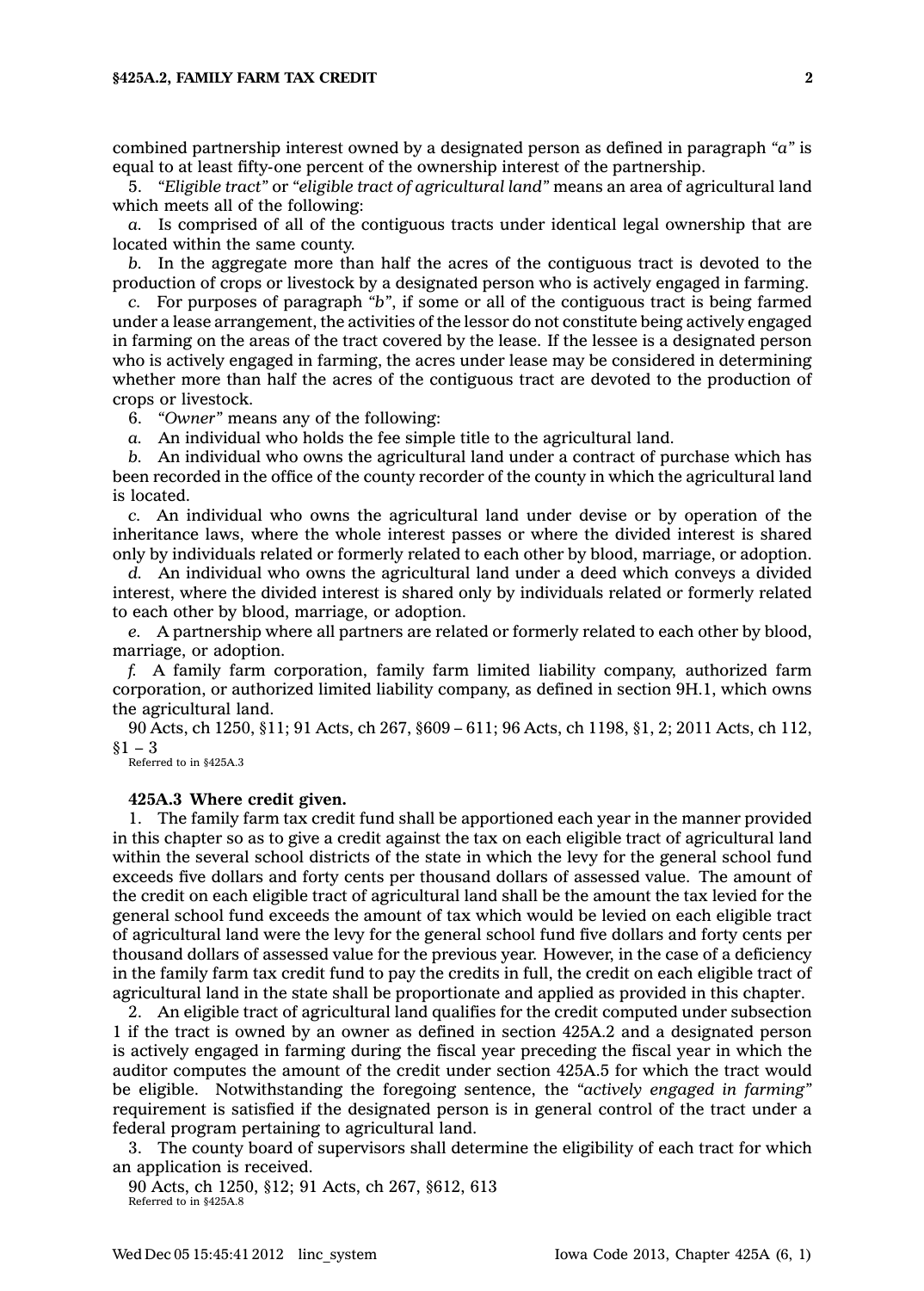# **425A.4 Claim for credit.**

1. To apply for the credit, the person shall deliver to the county assessor <sup>a</sup> verified statement and designation of the tracts of agricultural land for which the credit is claimed. The assessor shall return the statement and designation on or before November 15 of each year to the county board of supervisors with <sup>a</sup> recommendation for allowance or disallowance. A claim for credit filed after November 1 of the year shall be considered as <sup>a</sup> claim filed for the following year.

2. The county board of supervisors in each county shall examine all claims delivered to county assessors, and shall either allow or disallow the claims, and if disallowed shall send notice of disallowance by regular mail to the claimant at the claimant's last known address. The claimant may appeal the decision of the board to the district court in which the tract for which the credit is claimed is situated by giving written notice of the appeal to the county board of supervisors within twenty days from the date of the mailing of the notice of the decision of the board of supervisors.

3. Upon the filing and allowance of the claim, the claim shall be allowed on that tract for successive years without further filing as long as the property is legally or equitably owned by that person or that person's spouse on July 1 of each of those successive years, and the designated person who is actively engaged in farming remains the same during these years. When the property is sold or transferred, the buyer or transferee who wishes to qualify shall file for the credit. However, when the property is transferred as part of <sup>a</sup> distribution made pursuant to chapter 598, the transferee who is the spouse retaining ownership of the property is not required to file for the credit. In the case where the owner remains the same but the person who is actively engaged in farming changes, the owner shall refile for the credit. The owner shall provide written notice if the person actively engaged in farming changes.

4. The assessor shall retain <sup>a</sup> permanent file of current family farm credit claims filed in the assessor's office.

5. The county recorder shall give notice to the assessor of each transfer of title filed in the recorder's office. The notice shall describe the tract of agricultural land transferred, the name of the person transferring the title to the tract, and the name of the person to whom title to the tract has been transferred.

90 Acts, ch 1250, §13; 91 Acts, ch 97, §51; 91 Acts, ch 267, §614, 615; 2001 Acts, ch 154, §2, 3, 6; 2009 Acts, ch 41, §254

### **425A.5 Computation by county auditor.**

The family farm tax credit allowed each year shall be computed as follows: On or before April 1, the county auditor shall list by school districts all tracts of agricultural land which are entitled to credit, the taxable value for the previous year, the budget from each school district for the previous year, and the tax rate determined for the general fund of the school district in the manner prescribed in section 444.3 for the previous year, and if the tax rate is in excess of five dollars and forty cents per thousand dollars of assessed value, the auditor shall multiply the tax levy which is in excess of five dollars and forty cents per thousand dollars of assessed value by the total taxable value of the agricultural land entitled to credit in the school district, and on or before April 1, certify the total amount of credit and the total number of acres entitled to the credit to the department of revenue.

90 Acts, ch 1250, §14; 91 Acts, ch 267, §616; 2001 Acts, ch 143, §2; 2003 Acts, ch 145, §286 Referred to in §425A.3, 425A.6

### **425A.6 Warrants authorized by director — proration.**

After receiving from the county auditors the certifications provided for in section 425A.5, and during the following fiscal year, the director of revenue shall authorize the department of administrative services to draw warrants on the family farm tax credit fund created in section 425A.1, payable to the county treasurers in the amount certified by the county auditors of the respective counties and mail the warrants to the county auditors on June 1 of each year taking into consideration the relative budget and cash position of the state resources. However, if the family farm tax credit fund is insufficient to pay in full the total of the amounts certified to